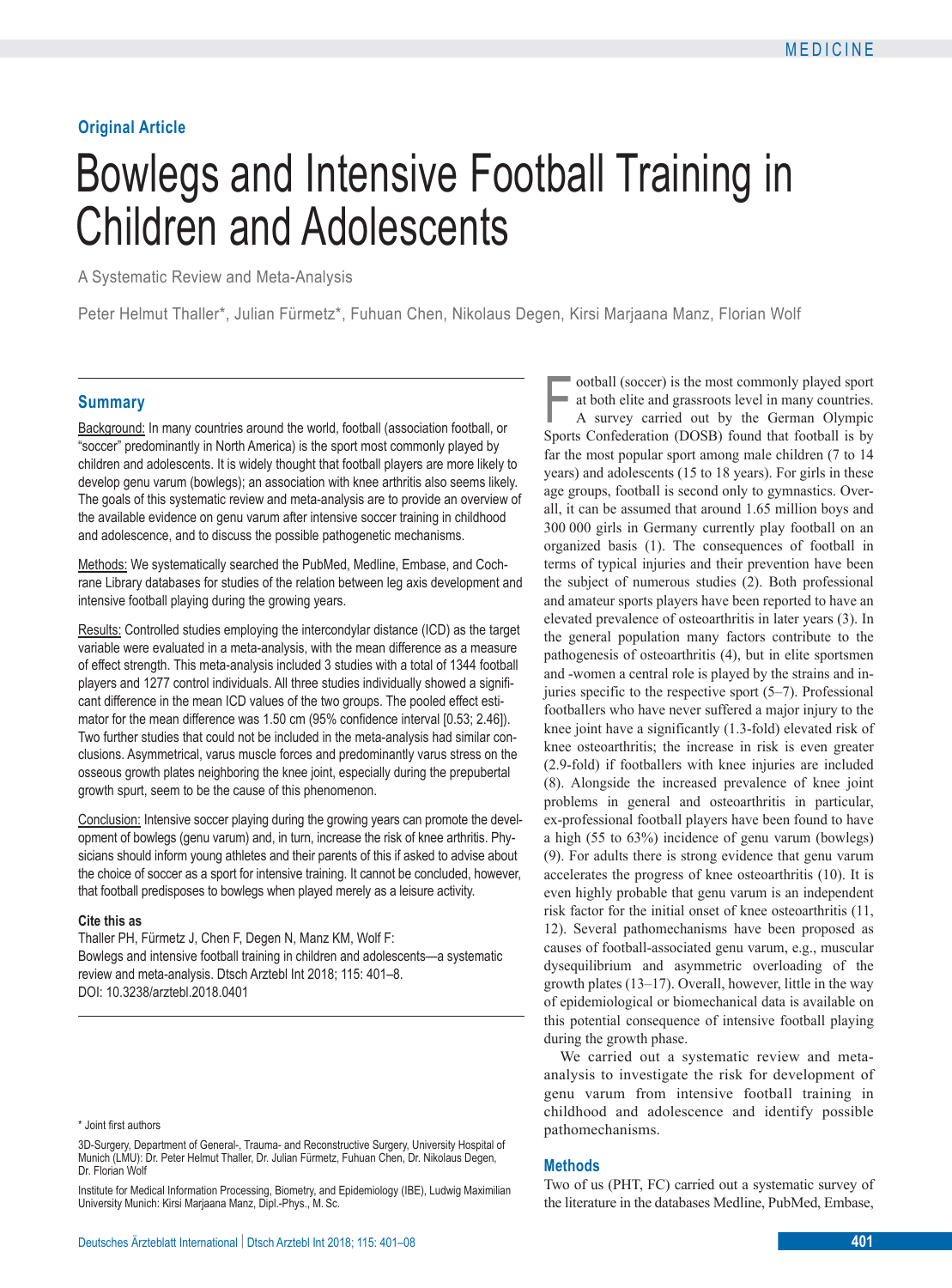## MEDICINE



and Cochrane Library to find publications on the topic of a possible link between football playing in childhood and adolescence and development of genu varum. The publications identified as potentially relevant were read in full, and for the studies selected for review we also scrutinized the references for relevant publications. The documents were examined to sift out not only epidemiological data but also information on the pathogenesis of sports-related genu varum. Differences in the results of the literature survey were discussed and a consensus reached between the two investigators (for the structured approach to the literature survey, see *Figure 1*). The following search terms were used, individually and in groups connected with "AND": "football", "soccer", "child/children", "adolescent/adolescence", "varus knee", "knee varum", "genu varum", "bowlegs". The possible combinations were also connected ("AND") with the following individual terms: "biomechanics", "joint", "growth plates", "lower leg alignment", "muscle contraction", "osteoarthritis", "muscle contraction", "risk factors", "fatigue", "collateral ligament", "adductive muscle", "anterior cruciate ligament", "growth deformity," and "high activity sports". The systematic review was registered in PROSPERO (ID 97109).

After selection of the studies containing epidemiological data, the Newcastle–Ottawa Scale (NOS) (18) was used to assess the quality of the publications and determine their eligibility for statistical analysis. The full text of the articles was then scrutinized and the data needed for analysis were extracted. Since the clinical evaluation of intercondylar distance (ICD) or intermalleolar distance (IMD) is the conventional way of determining the leg axis in children (*Figure 2*), we focused on the relationship between playing football during the growth phase and ICD as a measure of bowlegs or IMD as a measure of knock-knees. Because growth and development of lower limb geometry differ considerably between the sexes, only controlled studies with males were included. The probands of all the studies included were young highperformance footballers following intensive training programs. The presence of data on mean ICD/IMD and their standard deviation was a criterion for inclusion in the meta-analysis.

The DerSimonian and Laird random-effects model with inverse variance weighting of the individual studies (23) was used for meta-analysis. Because the outcome (ICD/IMD value) is continuous, the mean difference (MD) between the football players and the control group was chosen as the measure of effect for the meta-analysis. The extracted means and standard deviations for individual age groups were pooled to obtain comparable age categories. The software R (version 3.4.3) was used for all statistical analyses.

#### **Results**

#### **Literature search and selection**

The systematic literature survey identified 1188 potentially relevant documents *(Figure 1)*. After detailed screening of titles and abstracts and removal of duplicates, 29 articles remained for full-text evaluation. Six of these publications contained epidemiological data on the occurrence of bowlegs in pre-adult footballers. One very early study, published in 1950 (24), had to be excluded owing to the absence of control groups and deficient methods (measurement of ICD in finger breadths).

The five remaining studies were basically of good systematic quality and scored at least 6 points on the NOS (18) *(Table 1)*. Four of the five fulfilled the above-mentioned criteria for meta-analysis and had basically comparable methods of measuring ICD/ IMD (13, 14, 16, 17). The study by Colyn et al. (15) could not be analyzed together with these four publications because of its differing (radiographic) method of measurement (*Table 2)*. The methodically sound study by Yaniv et al. (17) could not be used for quantitative evaluation due to the absence of standard deviations. The remaining three studies (13, 14, 16) contained all the data required for meta-analysis.

#### **Studies included in the meta-analysis**

Abreu et al. (14) found premature alteration of the leg axis from valgus to varus in a majority of football players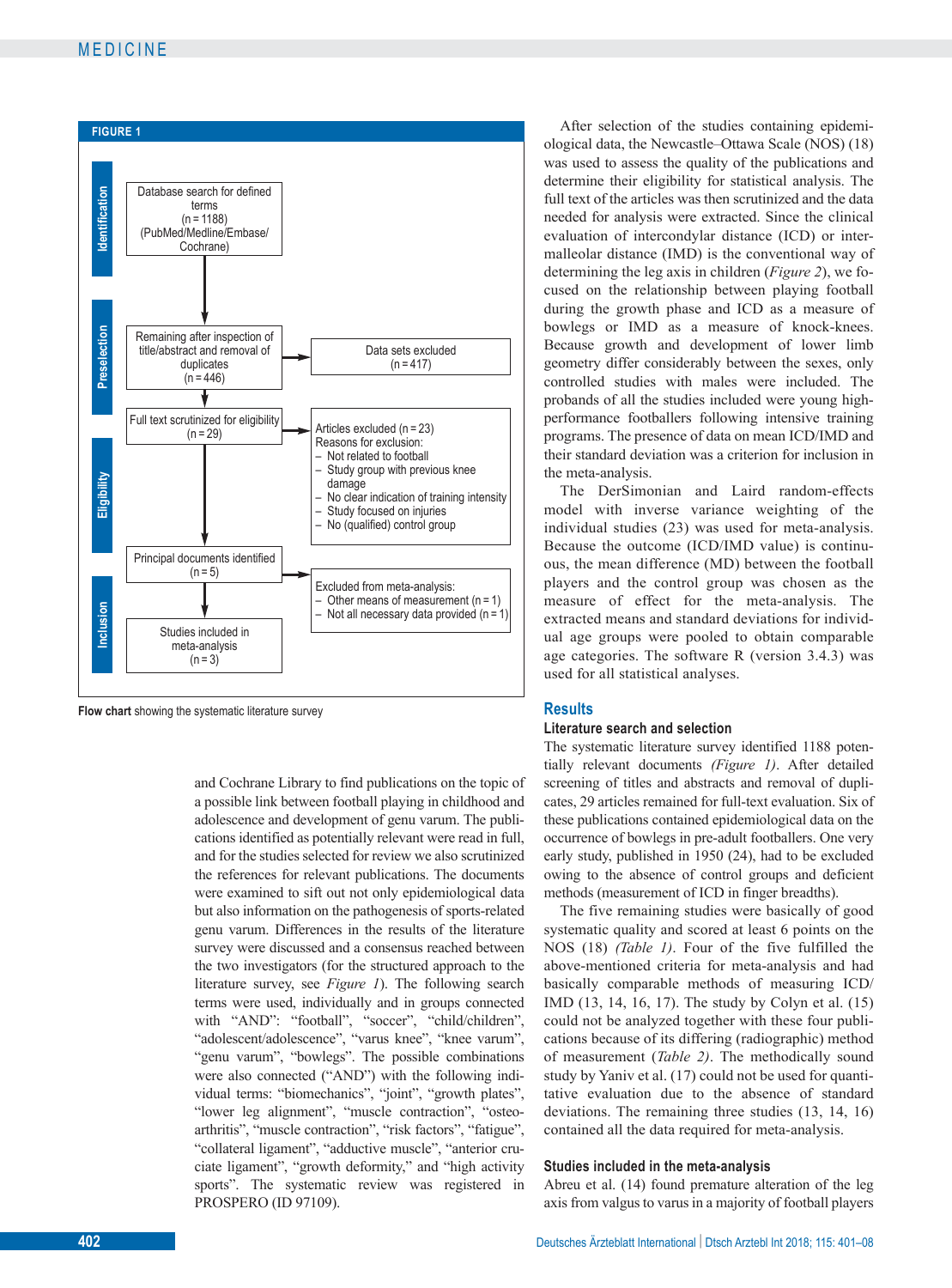as young as 12. In the control group, the leg axes only became predominantly varus from the age of 16 years onward. The prevalence of bowlegs among young footballers was 73.3%, approaching double that in boys of the same age who were not active sports players (40.6%). The authors assumed that varization of the leg axis in football players is caused by repeated microtrauma to the growth plates above and below the knee. They discussed the possibility of selection bias: children with bowlegs are thought to be better at football and may therefore receive more encouragement.

Witvrouw et al. (16) used a positioning guide in measuring the ICD of footballers from two top-class clubs in Belgium. The control group comprised athletes with similarly high performance who did not play football. The 16- to 18-year old football players had a significantly ( $p = 0.028$ ) higher rate of varus leg axis. The authors assumed a football-specific dysequilibrium of the leg muscles to be the main reason.

Asadi et al. (13) found significantly higher ICD in probands who played football for more than 6 h each week than in boys of the same age who played football for less than 6 h per week (3.01 cm versus 2.28 cm;  $p = 0.0001$ ). The prevalence of bowlegs in the footballers was also significantly greater than in a subgroup of the controls who played other sports (basketball, volleyball, handball) that could be assumed to feature similar stresses from cutting maneuvers. The authors postulated that the reason lay in movements specific to football, such as shooting for goal.

#### **Meta-analysis**

Altogether,  $n = 1344$  footballers and 1277 controls were investigated. All  $n = 3$  studies included in the metaanalysis showed a significant MD in ICD/IMD between football players and controls; the groups of footballers always showed higher mean ICD values. The pooled effect estimator for the MD from the random-effects model was 1.50 cm (95% confidence interval [0.53; 2.46]). The fixed-effects model yielded an overall estimator of 0.75 cm ([0.64; 0.86]). There was significant heterogeneity among the studies  $(I^2 = 96\%, p < 0.01)$ *(Figure 3)*.

For  $n = 2$  studies common age groups could be formed. The mean ICD/IMD measurements per age group are shown in *Figure 4*.

#### **Discussion**

The physiological development of the leg axis in the first 10 years of life is a dynamic process. The varus alignment of infancy gradually changes to valgus, attaining a maximum at the age of around 5 years. This valgus decreases continually during the rest of the growth phase, and the physiological tibiofemoral angle (TFA) in adulthood is  $5$  to  $7^\circ$ , usually corresponding to a centered mechanical leg axis (22, 25, 26). Epidemiological investigations in children and adolescents are restricted to clinical examinations such as the measurement of ICD and IMD or observational



**Clinical and radiological assessment** of lower limb geometry (modified from [19–22]) HKA, Hip–knee angle; ICD, intercondylar distance; IMD, intermalleolar distance; mLDFA, mechanical lateral distal femoral angle; MPTA, medial proximal femoral angle; TFA, tibiofemoral angle

studies; precise determination of the leg axis by radiography cannot be justified in healthy persons. Since the value of the existing studies lies primarily in identification of differences between the study groups and the control groups, a meta-analysis of the published data seems particularly appropriate. One weakness of our review is the small number of relevant studies and their limited comparability. The fact that in all studies the hypothesis was confirmed strongly suggests that further research is warranted.

Our random-effects meta-analysis showed that intensive football playing in childhood and adolescence has a significant effect on the leg axis. Despite the high study quality *(Table 1)*, the results of the studies are heterogeneous. A fixed-effects model would yield a (significantly) smaller pooled MD, because the study by Asadi et al. (13) is weighted particularly heavily due to the large number of cases and thus contributes almost exclusively to the overall estimator. Several factors may contribute to the heterogeneity. For instance, Witvrouw et al. (16), unlike the authors of the other studies, used movable footplates to avoid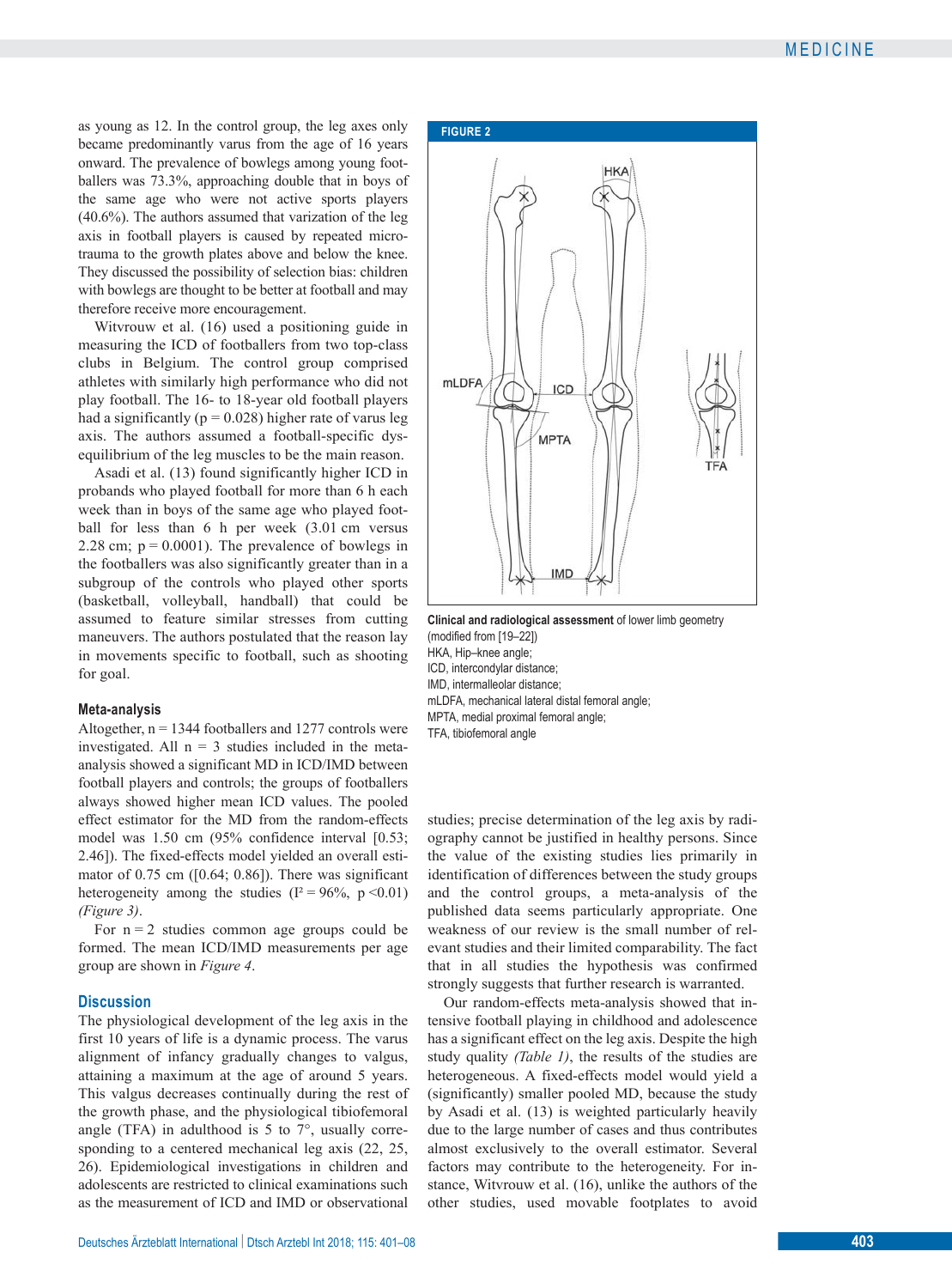# MEDICINE

#### **TABLE 1**

#### Characteristics of the epidemiological studies and their scores on the Newcastle–Ottawa Scale

| <b>Publication</b>    |                                | <b>Selection</b>                 |                          |                           | Comparability                          |                                     | <b>Total score</b> |                   |   |
|-----------------------|--------------------------------|----------------------------------|--------------------------|---------------------------|----------------------------------------|-------------------------------------|--------------------|-------------------|---|
|                       | Adequate<br>case<br>definition | Representative-<br>ness of cases | Selection of<br>controls | Definition of<br>controls | Comparability of<br>cases and controls | <b>Determination</b><br>of exposure | Same<br>method     | Exclusion<br>rate |   |
| Witvrouw 2009<br>(16) | $\star$                        | $\star$                          | $\star$                  |                           | $\star$                                | $\star$                             | $\star$            |                   | 6 |
| Yaniv 2006<br>(17)    | $\star$                        |                                  | $\star$                  | $\star$                   | $\star$                                | $\star$                             | $\star$            |                   | 6 |
| Asadi 2015<br>(13)    | $\star$                        | $\star$                          | $\star$                  | $\star$                   | $**$                                   | $\star$                             | $\star$            |                   | 8 |
| Colyn 2016<br>(15)    | $\star$                        | $\star$                          | $\star$                  | $\star$                   | $\star$                                | $\star$                             | $\star$            | $\star$           | 8 |
| Abreu 1996<br>(14)    | $\star$                        | *                                | $^\star$                 |                           | $\star$                                | $\star$                             | $\star$            |                   | 6 |

#### **TABLE 2**

#### Participants and parameters measured in the epidemiological studies

| <b>Authors</b>            | <b>Country</b> | <b>Boys</b> | <b>Girls</b> | Age (years) | <b>Parameter</b>                          |
|---------------------------|----------------|-------------|--------------|-------------|-------------------------------------------|
| Witvrouw 2009 (16)        | Belgium        | 794         | 0            | $8 - 18$    | <b>ICD/IMD</b>                            |
| Yaniv 2006<br>(17)        | Israel         | 174         | 0            | $10 - 21$   | <b>ICD/IMD</b>                            |
| Asadi 2015<br>(13)        | Iran           | 1500        | 0            | $10 - 18$   | <b>ICD/IMD</b>                            |
| <b>Colyn 2016</b><br>(15) | Belgium        | 100         | 100          | $10 - 17$   | Radiological determination of joint angle |
| Abreu 1996<br>(14)        | <b>Brazil</b>  | 327         | 85           | $12 - 17$   | <b>ICD/IMD</b>                            |

ICD, intercondylar distance; IMD, intermalleolar distance

#### **FIGURE 3**

|                                                                                                               | <b>Football players</b>   |                      |                      | <b>Controls</b>          |                      |                      |                                     |                                                                 | Weights<br>fixed       | Weights<br>random                |
|---------------------------------------------------------------------------------------------------------------|---------------------------|----------------------|----------------------|--------------------------|----------------------|----------------------|-------------------------------------|-----------------------------------------------------------------|------------------------|----------------------------------|
| Study                                                                                                         | Mean<br>SD<br>n.          |                      | Mean<br>n            |                          | <b>SD</b>            | Mean difference (MD) | <b>MD [95% CI]</b>                  |                                                                 |                        |                                  |
| Abreu 1996 (14)<br>Witvrouw 2009 (16)<br>Asadi 2015 (13)                                                      | 258<br>336<br>750<br>1344 | 3.73<br>0.57<br>3.01 | 4.11<br>2.00<br>1.20 | 69<br>458<br>750<br>1277 | 0.00<br>0.12<br>2.28 | 2.69<br>2.44<br>1.08 | $\overline{\phantom{a}}$<br>G)<br>◇ | 3.73 [2.92; 4.54]<br>$0.45$ [0.14; 0.76]<br>$0.73$ [0.61; 0.85] | 1.8%<br>12.0%<br>86.2% | 28.9%<br>35.0%<br>36.1%          |
| <b>Fixed-effects model</b><br>Random-effects model<br>Heterogeneity: $I^2 = 96\%$ , $T^2 = 0.6675$ ; p < 0.01 |                           |                      |                      |                          |                      |                      | 3<br>5<br>2<br>$-1$<br>4<br>MD (cm) | $0.75$ [0.64; 0.86]<br>1.50 [0.53; 2.46]                        | 100%<br>۰              | $\overline{\phantom{0}}$<br>100% |

**Forest plot of the analyzed studies.** The vertical line corresponds to the null effect, where no there is no difference between the means of the two groups being compared. The diamonds represent the pooled overall estimates from the fixed-effect and the random-effects model; the width of each diamond indicates the confidence interval of the overall estimate.

n, total; SD, standard deviation; 95% CI, 95% confidence interval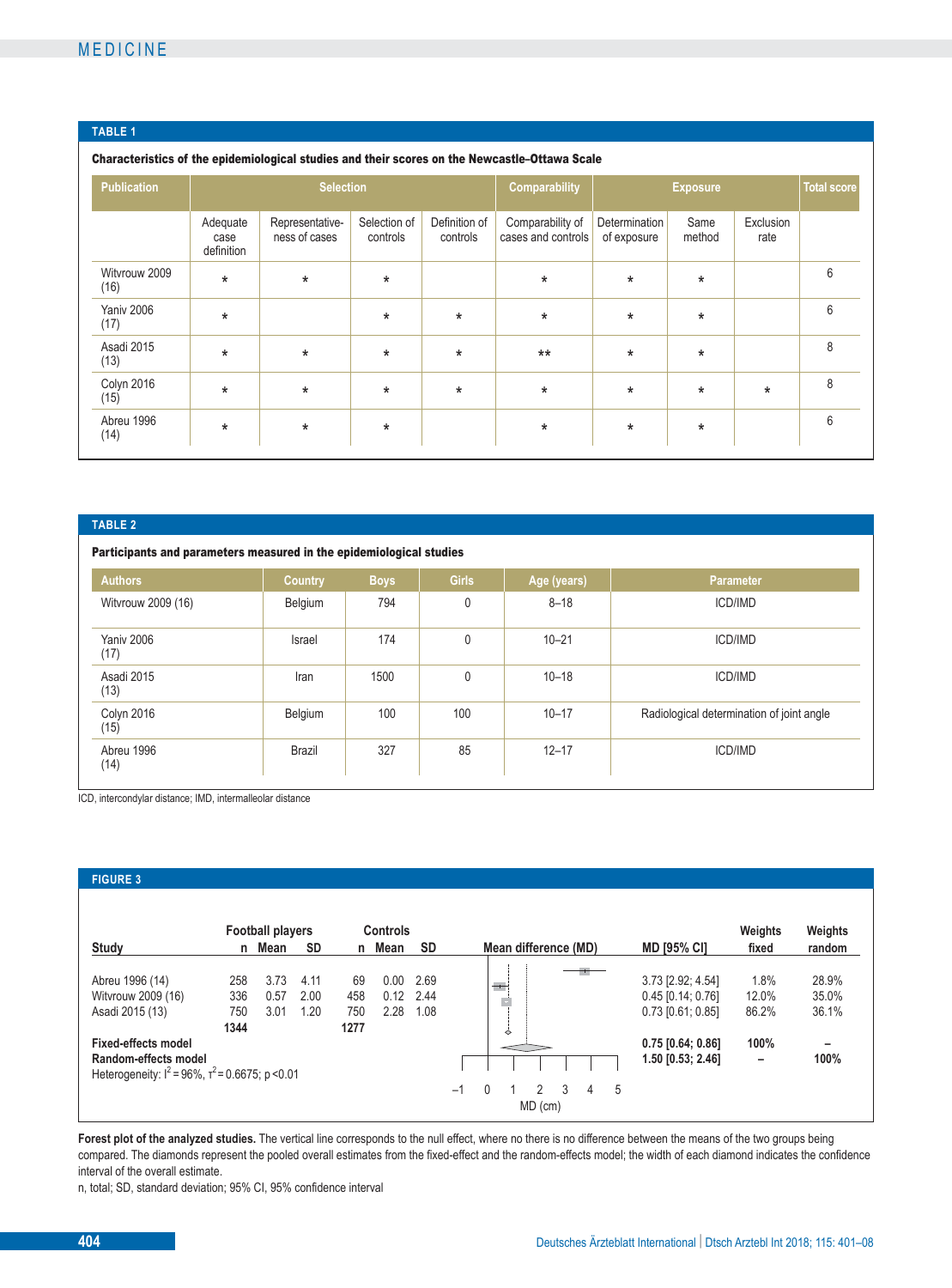

muscular tension during measurements. Moreover, the control groups of the three studies were not identical: Abreu et al.'s (14) control group comprised boys of the same age who were not especially active, while that of Witvrouw et al. (16) was made up of adolescents who played other sports at a similar level of intensity. Asadi et al. (13) divided their control group into subgroups based on the number of hours of football per week together with other sporting activity. Finally, given that the studies were carried out in different countries, the measured values may have been influenced by unquantified ethnic and sociocultural differences among the study groups.

In the case–control studies by both Abreu et al. (14) and Witvrouw et al. (16), genu varum was much more pronounced in the older subgroups. Abreu et al. (14) observed a transition from a physiologically mostly valgus leg axis to predominantly varus lower limb geometry in boys as young as 12, whereas Witvrouw et al. (16) saw this change from the age of 14 upwards. No valid statement can be made with regard to the training intensity and methods of the various football clubs. Our requests for information about study details and unpublished data went unanswered. Owing to the low number of studies and the associated difficulty of reliably detecting publication bias, no funnel plot was generated.

### **Discussion of the studies not included in the meta-analysis**

In the study by Colyn et al. (15), young adults were questioned about their sporting activity in childhood and the results were correlated with lower limb geometry on whole-leg radiographs. There was a subgroup analysis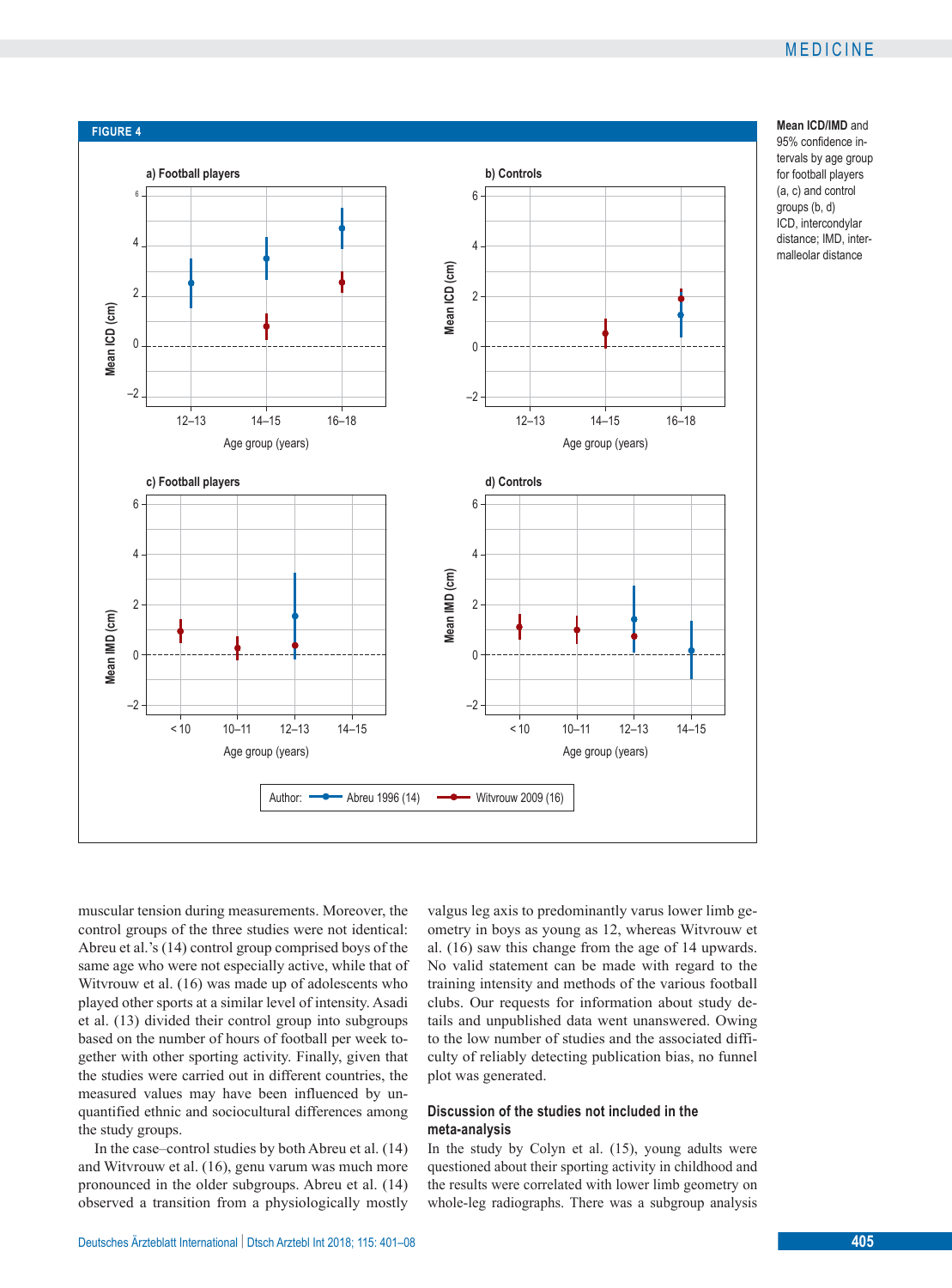

**Figure 5:** Bilateral varus deformity of the leg axis resulting from malalignment of the proximal tibia. Medial proximal femoral angle (MPFA) *(Figure 1)*: right 83 °, left 81 ° (normal range 85–90 °)

for football. Men who had played football intensively in their youth had a significantly  $(p < 0.009)$  smaller hip–knee angle (HKA), and thus a much greater varus malalignment of the leg axis, than those who had played little sport. Furthermore, the age groups 10 to 12 years and 15 to 17 years were found to have a significantly  $(p \le 0.05)$  smaller HKA than athletes from other high-impact sports. The most prominent result was the definition of reduction in the medial proximal tibial angle (MPTA) as a specific and major cause of the varus displacement in footballers. In all age groups the MPTA was significantly reduced in the football players:

- 10- to 12-year-olds:  $85.8^{\circ}$  ( $\pm$  2.1°), p = 0.002
- 13- to 14-year-olds:  $85.9^{\circ}$  ( $\pm$  2.3<sup>o</sup>), p = 0.030
- 15- to 17-year-olds:  $85.6^{\circ}$  ( $\pm$  2.1°), p = 0.001.

Yaniv et al. (17) conducted a cohort study in footballers and tennis players aged 10 to 21 years, using clinically determined ICD and IMD to assess the leg axis. From the age of 13 years onward, the football players had a significantly  $(p \le 0.001)$  higher prevalence of genu varum. The authors mentioned  additional stress mechanisms in football, e.g., shooting, as a potential reason for the higher prevalence of bowlegs, but also drew attention to the possibility of selection bias due to potential advantages conveyed by genu varum, such as better balance during dribbling and changes of direction.

The results of both studies show that even in comparison with other high-impact sports, football particularly favors the development of genu varum. With the aid of our systematic literature survey, we sought to identify football-specific pathomechanisms.

#### **Possible pathomechanisms**

Changes of direction while running cause increased mechanical strain (27); furthermore, dynamic knee joint stabilization decreases with increasing neuromuscular fatigue and the rate of injuries rises (28–30). Independently, the cleated shoes worn by footballers restrict external rotation in the stance phase and increase the varus load on the knee joint (31). Some authors are of the opinion that the adductor muscles are a decisive factor in the development of varus deformity (13, 16, 17). Relevant injuries are more likely (56%) to affect the leg predominantly used for shooting (32). The adductor muscles do not overlap the knee joint, however, and varus deformities in various specific sports show no difference between the weight-bearing leg and the shooting leg (15).

In contrast, the so-called hamstrings (the semitendinosus, semimembranosus, and biceps femoris muscles) overlap both of the growth plates in the vicinity of the knee, with the pulling force exerted on the medial aspect being twice as high as that exerted on the lateral aspect. This is the most frequently injured group of muscles among football players (32, 33).

The growth plates above and below the knee joint generate most of the growth in leg length and, for geometric reasons, exert the greatest effect on the leg axis. Especially in the prepubertal rapid growth phase, overloading due to trauma or chronic, repetitive dysequilibrium can lead to asymmetric growth (34, 35). The medial tibial growth plate seems particularly vulnerable *(Figure 5)* (15).

#### **Conclusion**

The published data indicate that the risk of bowlegs is increased in adolescents who spend a very large amount of time playing football. However, the mean values of the studies included in our meta-analysis were strongly heterogeneous, although in all studies the groups of football players showed higher mean ICD values compared to control groups. One possible reason for the heterogeneity is the varying degree of sporting activity in the respective control groups. All three studies investigated high-performing male footballers who were still growing, but the precise intensity of training is not described. We do not believe it would be appropriate to extrapolate our findings to sporting activity at less intensive levels. In adults genu varum has been shown to be a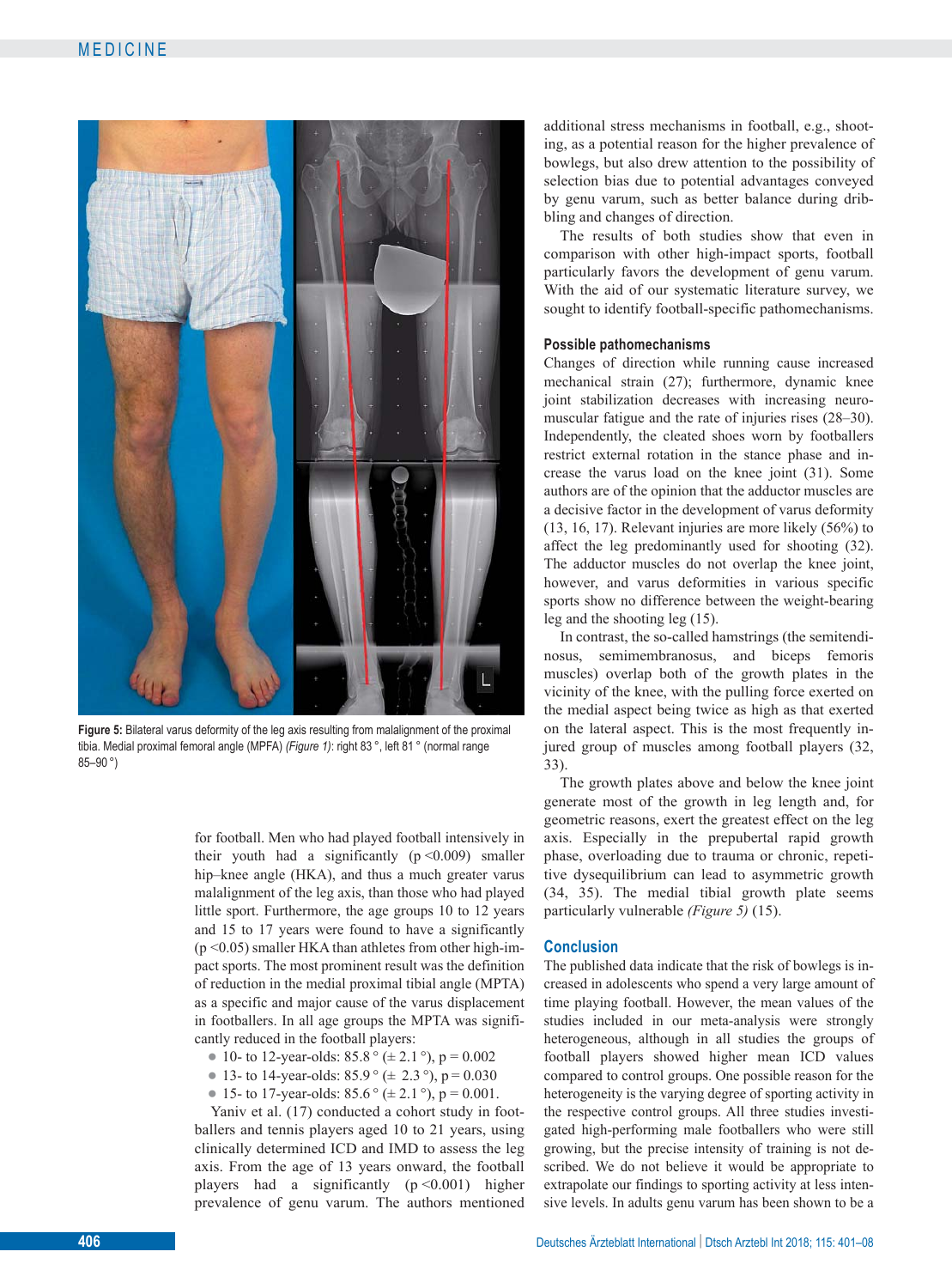risk factor for more rapid progress of knee osteoarthritis. Despite the limited amount of data published to date, genu varum can be assumed to represent an independent risk factor for the development of knee osteoarthritis. Chronic, repetitive asymmetric overloading of the growth plates in the vicinity of the knee joint and tension on the hamstring muscles may be responsible for the development of varus deformity of the leg axis. The tibial growth plate seems to be more vulnerable than its femoral counterpart. The most sensitive age is the prepubertal phase of rapid growth.

Further research by sports scientists and physicians is necessary to elucidate the pathomechanisms and work out specific strategies for prevention. Special training measures, e.g., to improve dynamic knee joint stability, may be helpful in this regard, together with modified footwear and adjustment of training intensity for the most vulnerable age group.

#### **Conflict of interest statement**

The authors declare that no conflict of interest exists.

Manuscript submitted on 3 May 2018, revised version accepted on 30 May 2018

Translated from the original German by David Roseveare

#### **References**

- 1. Deutscher Olympischer Sportbund (DOSB): Bestandserhebung 2017. Aktualisierte Fassung vom 25. Januar 2018. https://cdn.dosb.de/ user\_upload/www.dosb.de/uber\_uns/Bestandserhebung/BE-Heft\_2017\_aktualisierte\_Version\_25.01.18.pdf (last accessed on 23 May 2018).
- 2. Olsen L: Strategies for prevention of soccer related injuries: a systematic review. Br J Sports Med 2004; 38: 89–94.
- 3. Driban JB, Hootman JM, Sitler MR, Harris KP, Cattano NM: Is participation in certain sports associated with knee osteoarthritis? A systematic review. J Athl Train 2017; 52: 497–506.
- 4. Chaganti RK, Lane NE: Risk factors for incident osteoarthritis of the hip and knee. Curr Rev Musculoskelet Med 2011; 4: 99–104.
- 5. Spector TD, Harris PA, Hart DJ, et al.: Risk of osteoarthritis associated with long-term weight-bearing sports: a radiologic survey of the hips and knees in female ex-athletes and population controls. Arthritis Rheum 1996; 39: 988–95.
- 6. Lohmander LS, Ostenberg A, Englund M, Roos H: High prevalence of knee osteoarthritis, pain, and functional limitations in female soccer players twelve years after anterior cruciate ligament injury. Arthritis Rheum 2004; 50: 3145–52.
- 7. Petrillo S, Papalia R, Maffulli N, Volpi P, Denaro V: Osteoarthritis of the hip and knee in former male professional soccer players. Br Med Bull 2018; 125: 121–30.
- 8. Spahn G, Grosser V, Schiltenwolf M, Schröter F, Grifka J [Football as risk factor for a non-injury-related knee osteoarthritis – results from a systematic review and metaanalysis]. Sportverletz Sportschaden Organ Ges Orthopadisch-Traumatol Sportmed. 2015; 29: 27–39.
- 9. Arliani GG, Astur DC, Yamada RKF, et al.: Early osteoarthritis and reduced quality of life after retirement in former professional soccer players. Clinics 2014; 69: 589–94.
- 10. Tanamas S, Hanna FS, Cicuttini FM, Wluka AE, Berry P, Urquhart DM: Does knee malalignment increase the risk of development and progression of knee osteoarthritis? A systematic review. Arthritis Rheum 2009; 61: 459–67.
- 11. Brouwer GM, Tol AWV, Bergink AP, et al.: Association between valgus and varus alignment and the development and progression of radiographic osteoarthritis of the knee. Arthritis Rheum 2007; 56: 1204–11.
- 12. Tetsworth K, Paley D: Malalignment and degenerative arthropathy. Orthop Clin North Am 1994; 25: 367–77.

#### **Key messages**

- **●** A systematic review of the literature around the influence of football on the development of genu varum identified 29 publications directly related to the topic, including five studies with epidemiological data.
- All five of the epidemiological studies point to a connection between intensive football playing by children and adolescents and the risk of varus deformity of the leg axis.
- **●** The meta-analysis showed a significantly higher mean intercondylar distance (1.5 cm, 95% confidence interval [0,53; 2,46]) in footballers than in controls.
- Sport-specific overloading of the growth plates above and below the knee joint can be assumed to be the most likely pathomechanism.
- **●** The necessity of further research and development of measures to prevent genu varum is underlined by the high number of young people potentially affected.
- 13. Asadi K, Mirbolook A, Heidarzadeh A, et al.: Association of soccer and genu varum in adolescents. Trauma Mon 2015; 20: e17184.
- 14. Abreu AVD, Barbosa JRP, Paiva FJD: Alinhamento dos joelhos no plano frontal dos 12 aos 17 anos [Alignment of the knees in the frontal plane from 12 to 17 years]. Braz J Phys Ther 1996; 31: 6.
- 15. Colyn W, Agricola R, Arnout N, Verhaar JAN, Bellemans J: How does lower leg alignment differ between soccer players, other athletes, and non-athletic controls? Knee Surg Sports Traumatol Arthrosc 2016; 24: 3619–26.
- 16. Witvrouw E, Danneels L, Thijs Y, Cambier D, Bellemans J: Does soccer participation lead to genu varum? Knee Surg Sports Traumatol Arthrosc 2009; 17: 422–7.
- 17. Yaniv M, Becker T, Goldwirt M, Khamis S, Steinberg DM, Weintroub S: Prevalence of bowlegs among child and adolescent soccer players: Clin J Sport Med 2006; 16: 392–6.
- 18. Stang A: Critical evaluation of the Newcastle-Ottawa scale for the assessment of the quality of nonrandomized studies in meta-analyses. Eur J Epidemiol 2010; 25: 603–5.
- 19. Arazi M, Öğün TC, Memik R: Normal development of the tibiofemoral angle in children: a clinical study of 590 normal subjects from 3 to 17 years of age. J Pediatr Orthop 2001; 21: 264–7.
- 20. Paley D, Tetsworth K: Mechanical axis deviation of the lower limbs: preoperative planning of uniapical angular deformities of the tibia or femur. Clin Orthop 1992; 280: 48–64.
- 21. Moreland JR, Bassett LW, Hanker GJ: Radiographic analysis of the axial alignment of the lower extremity. J Bone Jt Surg 1987; 69: 745–9.
- 22. Salenius P, Vankka E: The development of the tibiofemoral angle in children. J Bone Joint Surg Am 1975; 57: 259–61.
- 23. DerSimonian R, Laird N: Meta-analysis in clinical trials revisited. Contemp Clin Trials 2015; 45: 139–45.
- 24. Wassen H: [Does soccer cause bowlegs?]. Med Klin 1950; 45: 562–3.
- 25. Baruah RK, Kumar S, Harikrishnan SV: Developmental pattern of tibiofemoral angle in healthy north-east Indian children. J Child Orthop 2017; 11: 339–47.
- 26. Heath CH, Staheli LT: Normal limits of knee angle in white children genu varum and genu valgum. J Pediatr Orthop 1993; 13: 259–62.
- 27. Besier TF, Lloyd DG, Cochrane JL, Ackland TR: External loading of the knee joint during running and cutting maneuvers. Med Sci Sports Exerc 2001; 33: 1168–75.
- 28. Coventry E, O'Connor KM, Hart BA, Earl JE, Ebersole KT: The effect of lower extremity fatigue on shock attenuation during single-leg landing. Clin Biomech Bristol Avon 2006; 21: 1090–7.
- 29. Nyland JA, Caborn DNM, Shapiro R, Johnson DL: Crossover cutting during hamstring fatigue produces transverse plane knee control deficits. J Athl Train 1999; 34: 137–43.
- 30. Savage RJ, Lay BS, Wills JA, Lloyd DG, Doyle TLA: Prolonged running increases knee moments in sidestepping and cutting manoeuvres in sport. J Sci Med Sport 2018; 21: 508–12.